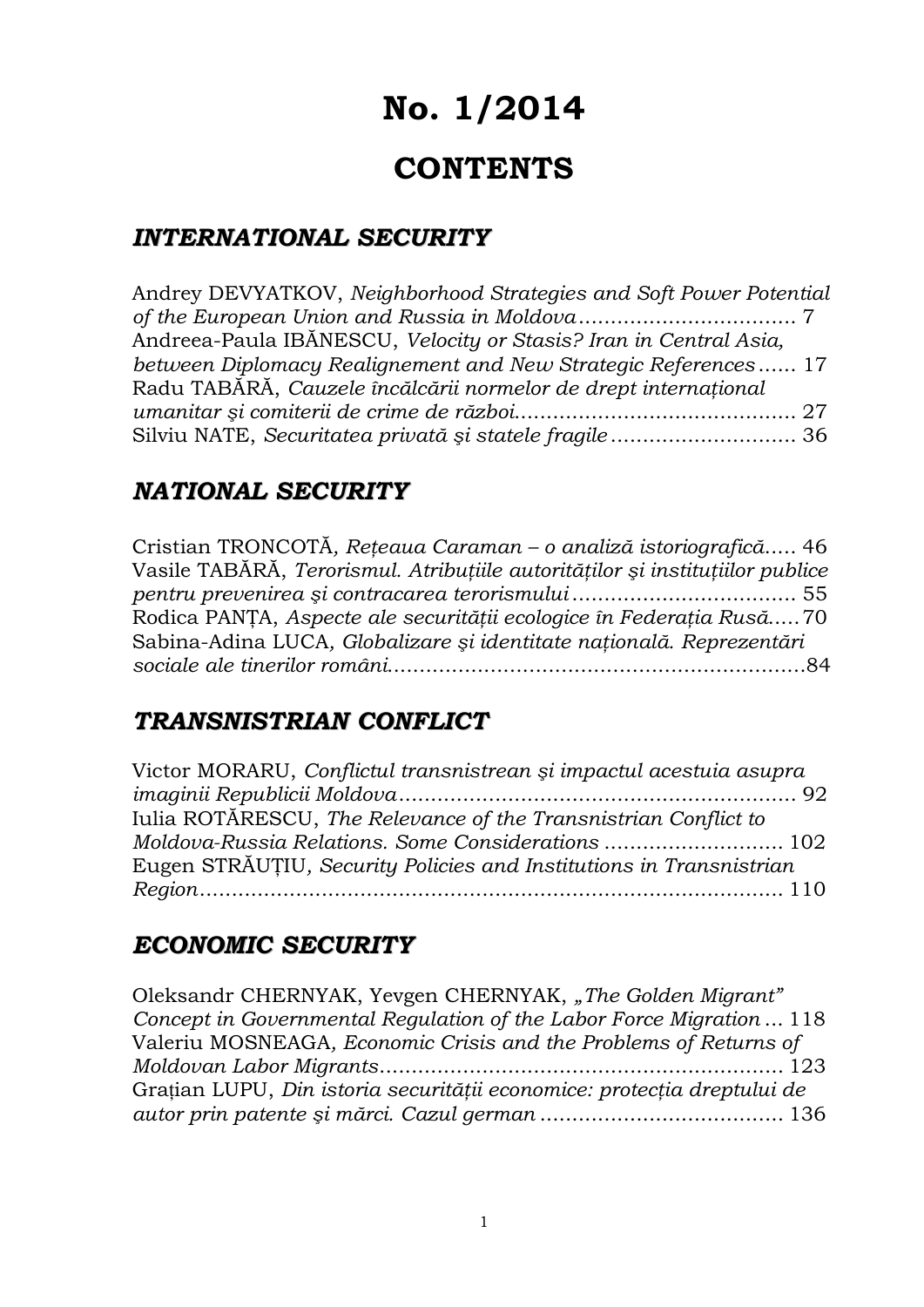# *DIPLOMACY AND FOREIGN POLICY*

Mihai CROITOR, Sanda BORŞA, *De la conflict la reconciliere: relaţiile politico-diplomatice sovieto-iugoslave*.............................................. 143 Oana-Luiza BARBU*, Reflectarea intereselor de securitate ale României în poziţia sa de negociere a Actului Final de la Helsinki* .................. 150 Andreea-Emilia DUŢĂ, *Demersurile României pentru destindere în cadrul Tratatului de la Varşovia.*..................................................... 160

# *BOOK REVIEWS*

| Cristian TRONCOTĂ, Spionajul american în România 1944-1948,          |
|----------------------------------------------------------------------|
| Editura Militară, București, 2013 (autor Sorin Aparaschivei) 171     |
| Mihai-Marcel NEAG, Particularități ale angajamentului organizațional |
| în instituțiile de învățământ superior, Presa Universitară Clujeană, |
|                                                                      |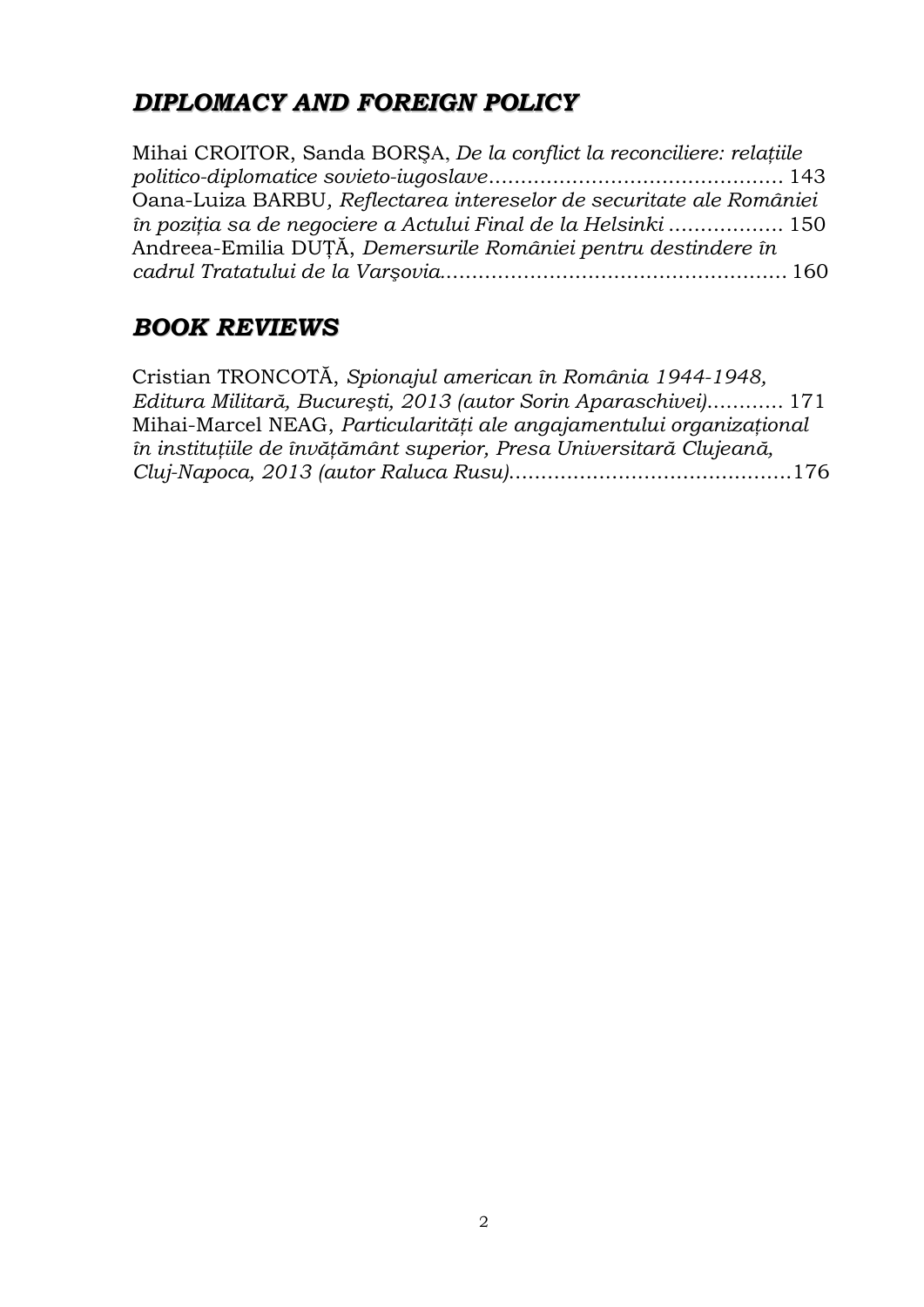*Andrey DEVYATKOV Centre for EU-Russian Studies University of Tartu* 

| NEIGHBORHOOD STRATEGIES AND SOFT POWER POTENTIAL OF THE |                                                                                                                                                                                                                                                                                                                                                                                                                                                                                                                                                                                                                                                                                                                                                                                                                                                                                                                                                                                                                                                                                                                                                                                                                                                                          |
|---------------------------------------------------------|--------------------------------------------------------------------------------------------------------------------------------------------------------------------------------------------------------------------------------------------------------------------------------------------------------------------------------------------------------------------------------------------------------------------------------------------------------------------------------------------------------------------------------------------------------------------------------------------------------------------------------------------------------------------------------------------------------------------------------------------------------------------------------------------------------------------------------------------------------------------------------------------------------------------------------------------------------------------------------------------------------------------------------------------------------------------------------------------------------------------------------------------------------------------------------------------------------------------------------------------------------------------------|
| EUROPEAN UNION AND RUSSIA IN MOLDOVA                    |                                                                                                                                                                                                                                                                                                                                                                                                                                                                                                                                                                                                                                                                                                                                                                                                                                                                                                                                                                                                                                                                                                                                                                                                                                                                          |
| <b>Title:</b>                                           | <b>NEIGHBORHOOD STRATEGIES AND SOFT POWER</b>                                                                                                                                                                                                                                                                                                                                                                                                                                                                                                                                                                                                                                                                                                                                                                                                                                                                                                                                                                                                                                                                                                                                                                                                                            |
|                                                         | POTENTIAL OF THE EUROPEAN UNION AND RUSSIA IN                                                                                                                                                                                                                                                                                                                                                                                                                                                                                                                                                                                                                                                                                                                                                                                                                                                                                                                                                                                                                                                                                                                                                                                                                            |
|                                                         | <b>MOLDOVA</b>                                                                                                                                                                                                                                                                                                                                                                                                                                                                                                                                                                                                                                                                                                                                                                                                                                                                                                                                                                                                                                                                                                                                                                                                                                                           |
| Abstract:                                               | On the eve of the Vilnius summit in November 2013 it became visible<br>how Moldova was transformed into a heavily contested part of the East-<br>European borderland between Russia and the European Union. The<br>efficiency of both actors in their foreign policies toward this country<br>depends among other things on their soft power potential, or on the<br>ability to attract or co-opt both Moldovan elites and society. But soft<br>power is not simply about being normatively or economically attractive;<br>it is also about being a coherent, creative political actor which is ready<br>to take political responsibility and risks in difficult (geo)political<br>circumstances.<br>Particularly the European Union does need such an actor in front of the<br>fact that Brussels is not able to propose now to East European states the<br>membership perspective and consolidate on this basis a stable pro-<br>European stance in neighboring countries. Referring to Browning and<br>Joenniemi's classification of neighborhood strategies, this paper<br>investigates which strategies Russia and the EU pursue at the moment<br>and how the developments in this area help or hinder them in increasing<br>their soft power potential in Moldova. |
| <b>Keywords:</b>                                        | Neighbourhood, Geostrategy, Soft power, European Union, Russia,                                                                                                                                                                                                                                                                                                                                                                                                                                                                                                                                                                                                                                                                                                                                                                                                                                                                                                                                                                                                                                                                                                                                                                                                          |
|                                                         | <b>Republic of Moldova, Actorness</b>                                                                                                                                                                                                                                                                                                                                                                                                                                                                                                                                                                                                                                                                                                                                                                                                                                                                                                                                                                                                                                                                                                                                                                                                                                    |
| Contact                                                 |                                                                                                                                                                                                                                                                                                                                                                                                                                                                                                                                                                                                                                                                                                                                                                                                                                                                                                                                                                                                                                                                                                                                                                                                                                                                          |
| details of the                                          | E-mail: devyatkovav@gmail.com                                                                                                                                                                                                                                                                                                                                                                                                                                                                                                                                                                                                                                                                                                                                                                                                                                                                                                                                                                                                                                                                                                                                                                                                                                            |
| authors:                                                |                                                                                                                                                                                                                                                                                                                                                                                                                                                                                                                                                                                                                                                                                                                                                                                                                                                                                                                                                                                                                                                                                                                                                                                                                                                                          |
| <b>Institutional</b>                                    |                                                                                                                                                                                                                                                                                                                                                                                                                                                                                                                                                                                                                                                                                                                                                                                                                                                                                                                                                                                                                                                                                                                                                                                                                                                                          |
| affiliation of                                          | Centre for EU-Russian studies, University of Tartu                                                                                                                                                                                                                                                                                                                                                                                                                                                                                                                                                                                                                                                                                                                                                                                                                                                                                                                                                                                                                                                                                                                                                                                                                       |
| the authors:                                            |                                                                                                                                                                                                                                                                                                                                                                                                                                                                                                                                                                                                                                                                                                                                                                                                                                                                                                                                                                                                                                                                                                                                                                                                                                                                          |
| <b>Institutions</b>                                     | Lossi 36-327, 51003, Tartu, Estonia, Phone: +372 737 5938,                                                                                                                                                                                                                                                                                                                                                                                                                                                                                                                                                                                                                                                                                                                                                                                                                                                                                                                                                                                                                                                                                                                                                                                                               |
| address:                                                | Fax: +372 737 5582, e-mail: ceurus@ut.ee, website: ceurus.ut.ee                                                                                                                                                                                                                                                                                                                                                                                                                                                                                                                                                                                                                                                                                                                                                                                                                                                                                                                                                                                                                                                                                                                                                                                                          |

*Andreea-Paula IBĂNESCU Middle East Political and Economic Institute of Bucharest* 

| VELOCITY OR STASIS? IRAN IN CENTRAL ASIA, BETWEEN DIPLOMACY<br>REALIGNMENT AND NEW STRATEGIC REFERENCES |                                                                                                                                                                                                                                                                                                                                                                                                                                                                       |
|---------------------------------------------------------------------------------------------------------|-----------------------------------------------------------------------------------------------------------------------------------------------------------------------------------------------------------------------------------------------------------------------------------------------------------------------------------------------------------------------------------------------------------------------------------------------------------------------|
| Title:                                                                                                  | VELOCITY OR STASIS? IRAN IN CENTRAL ASIA,<br><b>BETWEEN DIPLOMACY REALIGNMENT AND NEW</b><br><b>STRATEGIC REFERENCES</b>                                                                                                                                                                                                                                                                                                                                              |
| Abstract:                                                                                               | The paper aims to conceive a transversal and cross-disciplinary demarche,<br>with explorative references, on Central Asia at the start of the $21st$ century,<br>on Iran's velocity in adapting foreign approach, diplomacy and in<br>redefining its strategic interests within a region of global strategic<br>relevance, susceptible to perpetual geopolitical maneuvers. It encompasses<br>core elements of foreign policy analysis, geopolitics intermingled with |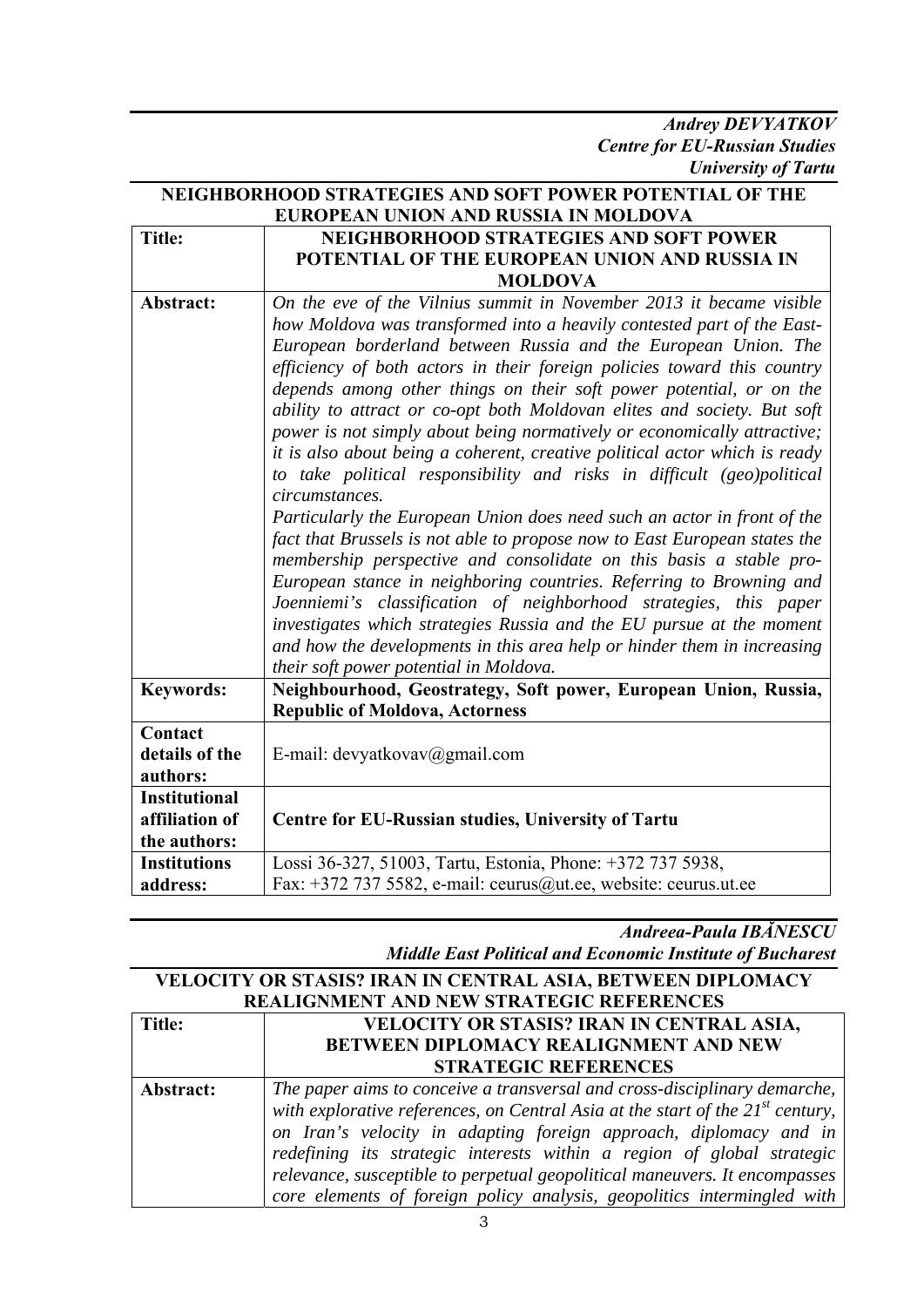|                                        | elements of international relations theories, and it refers to primary and<br>secondary sources.<br>The article, therefore, is a statement on how Iran was directly influenced<br>by the emergence of the post-1990 political overture and how it had to<br>react towards the sudden vacuum of power and quest for recognition in<br>Central Asia. The systemic changes challenged it by the elusiveness of the<br>socialist systems and the hardline jockeying of the Western powers, thereby<br>Iran's geopolitical relevance decreased and enhanced its vulnerability<br>within the International System. The direct interplay between Iran and the<br>US under the dynamics of Central Asia and the New Great Game<br>constitutes an adamant parameter by which Iran must fold on its own<br>policies, but also a geopolitical determinant which stimulated partnerships<br>with the old regional enmities $-$ Russia and Turkey, and the new comers,<br>like China and India. |
|----------------------------------------|------------------------------------------------------------------------------------------------------------------------------------------------------------------------------------------------------------------------------------------------------------------------------------------------------------------------------------------------------------------------------------------------------------------------------------------------------------------------------------------------------------------------------------------------------------------------------------------------------------------------------------------------------------------------------------------------------------------------------------------------------------------------------------------------------------------------------------------------------------------------------------------------------------------------------------------------------------------------------------|
| <b>Keywords:</b>                       | Iran, Central Asia, Foreign policy, Energy prospects, Geopolitical<br>interplays                                                                                                                                                                                                                                                                                                                                                                                                                                                                                                                                                                                                                                                                                                                                                                                                                                                                                                   |
| Contact                                |                                                                                                                                                                                                                                                                                                                                                                                                                                                                                                                                                                                                                                                                                                                                                                                                                                                                                                                                                                                    |
| details of the                         | E-mail: ap.ibanescu $@$ mepei.com                                                                                                                                                                                                                                                                                                                                                                                                                                                                                                                                                                                                                                                                                                                                                                                                                                                                                                                                                  |
| authors:                               |                                                                                                                                                                                                                                                                                                                                                                                                                                                                                                                                                                                                                                                                                                                                                                                                                                                                                                                                                                                    |
| <b>Institutional</b><br>affiliation of | <b>Middle East Political and Economic Institute</b>                                                                                                                                                                                                                                                                                                                                                                                                                                                                                                                                                                                                                                                                                                                                                                                                                                                                                                                                |
| the authors:                           |                                                                                                                                                                                                                                                                                                                                                                                                                                                                                                                                                                                                                                                                                                                                                                                                                                                                                                                                                                                    |
| <b>Institutions</b>                    |                                                                                                                                                                                                                                                                                                                                                                                                                                                                                                                                                                                                                                                                                                                                                                                                                                                                                                                                                                                    |
| address:                               | Quadra Place, Str. Fabricii 47, Ap. B32, București, http://www.mepei.com                                                                                                                                                                                                                                                                                                                                                                                                                                                                                                                                                                                                                                                                                                                                                                                                                                                                                                           |

### *Radu TABĂRĂ Universitatea Naţională de Apărare "Carol I" din Bucureşti*

#### **CAUZELE ÎNCĂLCĂRII NORMELOR DE DREPT INTERNAŢIONAL UMANITAR ŞI COMITERII DE CRIME DE RĂZBOI**

| <b>Title:</b>    | THE CAUSES OF THE VIOLATION OF THE HUMANITARIAN                                                                                                                                                                                                                                                                                                                                                                                                                                                                                                                                                                                                                                                                                                                                                                                                                                                                                                                                                                                                                                                                                                                                                                                                                                                                                                                                                                             |
|------------------|-----------------------------------------------------------------------------------------------------------------------------------------------------------------------------------------------------------------------------------------------------------------------------------------------------------------------------------------------------------------------------------------------------------------------------------------------------------------------------------------------------------------------------------------------------------------------------------------------------------------------------------------------------------------------------------------------------------------------------------------------------------------------------------------------------------------------------------------------------------------------------------------------------------------------------------------------------------------------------------------------------------------------------------------------------------------------------------------------------------------------------------------------------------------------------------------------------------------------------------------------------------------------------------------------------------------------------------------------------------------------------------------------------------------------------|
|                  | <b>INTERNATIONAL LAW AND WAR CRIMES</b>                                                                                                                                                                                                                                                                                                                                                                                                                                                                                                                                                                                                                                                                                                                                                                                                                                                                                                                                                                                                                                                                                                                                                                                                                                                                                                                                                                                     |
| Abstract:        | Since its appearance war was marked and probably will continue to be<br>marked by violations of international humanitarian law. From this point of<br>view we believe that the degree of compliance in this area varies depending<br>on certain factors: the length of the conflict- the longer it is, the biggest the<br>probability of abuses to be committed; the level of training of soldiers and<br>commanders; statistics showing that professional soldiers are less likely to<br>commit such practices; the level of hatred and animosity accumulated<br>between warring parties. The probability that the laws applicable in armed<br>conflicts are broken is deeply related to the depth and seriousness of the<br>divergences. Another factor is for how long the problems have been around,<br>because prolonged tensions have a tendency to encourage the appearance of<br>war crimes when they are released.<br>Despite the many existing theories, it is necessary to mention that in history<br>there are many instances when the abuses that have been committed are very<br>difficult to motivate and explain, simply because people who have committed<br>them did that just because they had the chance, without any other reason.<br>Usually, this kind of "inexplicable" actions appear when civilians interfere in<br>military operations or during domestic social unrest. Another feature of them |
|                  | is that they are heavily influenced by propaganda.                                                                                                                                                                                                                                                                                                                                                                                                                                                                                                                                                                                                                                                                                                                                                                                                                                                                                                                                                                                                                                                                                                                                                                                                                                                                                                                                                                          |
| <b>Keywords:</b> | War crimes, Genocide, International Humanitarian Law, Military                                                                                                                                                                                                                                                                                                                                                                                                                                                                                                                                                                                                                                                                                                                                                                                                                                                                                                                                                                                                                                                                                                                                                                                                                                                                                                                                                              |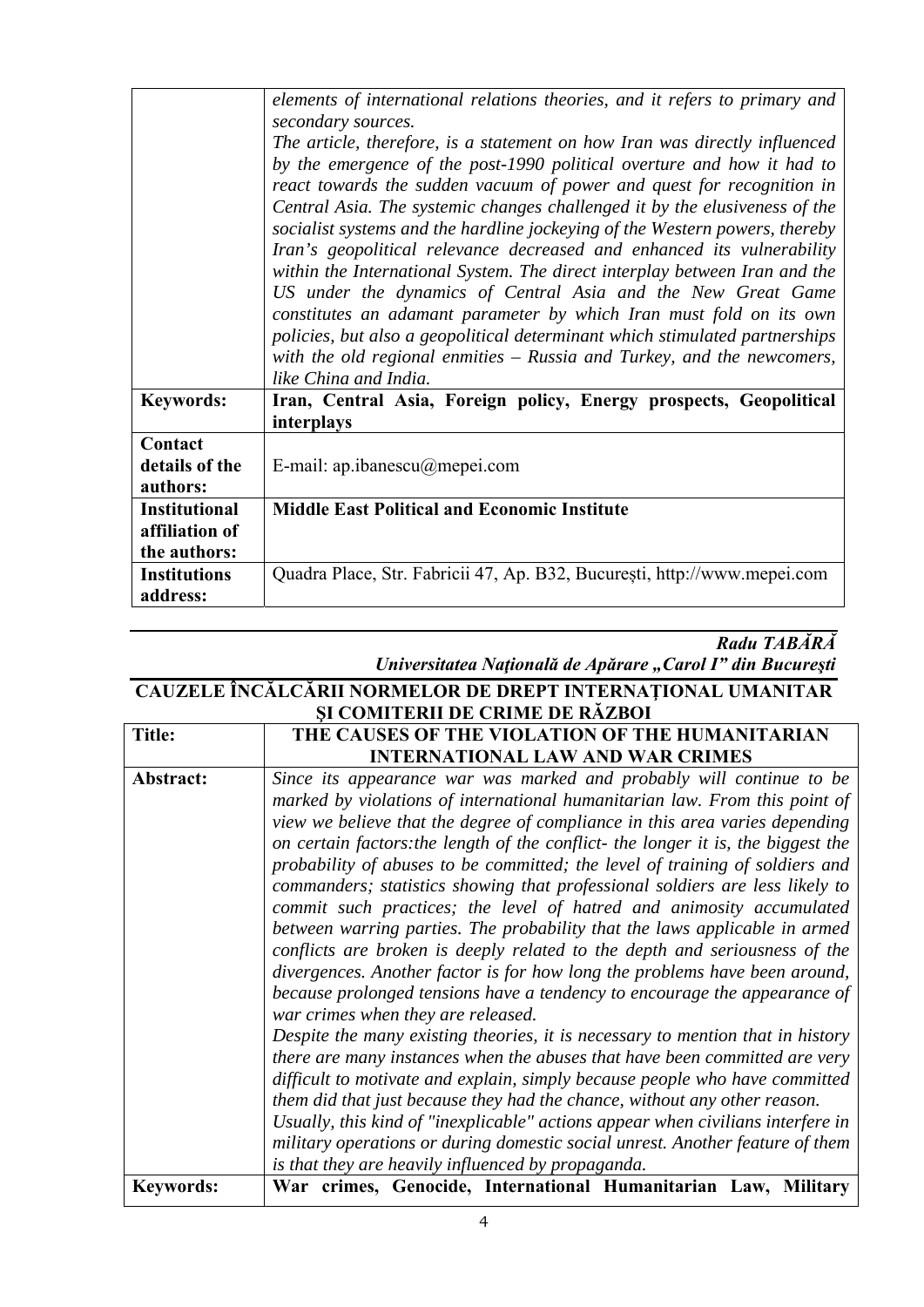|                                                        | <b>Operations</b>                      |
|--------------------------------------------------------|----------------------------------------|
| <b>Contact details</b><br>of the authors:              | E-mail: radutabara@yahoo.com           |
| <b>Institutional</b><br>affiliation of<br>the authors: | <b>Ministry of National Defense</b>    |
| <b>Institutions</b><br>address:                        | 110 Izvor Street, 5 Bucharest, Romania |

#### *Silviu NATE*

*Universitatea "Lucian Blaga" din Sibiu Facultatea de Ştiinţe Socio-Umane Departamentul de Relaţii Internaţionale, Ştiinţe Politice şi Studii de Securitate* 

| SECURITATEA PRIVATĂ ȘI STATELE FRAGILE |                                                                                                                                                                                                                                                                                                                                                                                                                                                                                                                                                                                                                                                                                                                                                                                                                                                                                                                                                                                                                                                                                                          |
|----------------------------------------|----------------------------------------------------------------------------------------------------------------------------------------------------------------------------------------------------------------------------------------------------------------------------------------------------------------------------------------------------------------------------------------------------------------------------------------------------------------------------------------------------------------------------------------------------------------------------------------------------------------------------------------------------------------------------------------------------------------------------------------------------------------------------------------------------------------------------------------------------------------------------------------------------------------------------------------------------------------------------------------------------------------------------------------------------------------------------------------------------------|
| <b>Title:</b>                          | PRIVATE SECURITY AND FRAGILE STATES                                                                                                                                                                                                                                                                                                                                                                                                                                                                                                                                                                                                                                                                                                                                                                                                                                                                                                                                                                                                                                                                      |
| Abstract:                              | In response to the failed states, international actors, institutions, states,<br>and non-governmental organizations have taken steps to counter the<br>impending problems, humanitarian and security, in these countries.<br>Promising to provide protection and security within the region controlled<br>by non-state actors, they raise customs, as evidence that the state has lost<br>its territorial dominance. By doing so, state legitimacy is further degraded,<br>and the presence of other competing actors would transfer monopoly of<br>violence from the state.<br>In this context, most often weak existing authority, prefers to contract<br>military private companies in the absence of a strong and compact armed<br>state, or because of an ineffective international community.<br>In these circumstances, private military contractors have competitive<br>advantages and their professionalism contrasts with fragile state armies'<br>mediocrity. Differences occur between public and private sectors;<br>therefore public institutions are often driven by delicate situations. |
| <b>Keywords:</b>                       | Private security, Failed states, Africa, Intervention, Legitimacy                                                                                                                                                                                                                                                                                                                                                                                                                                                                                                                                                                                                                                                                                                                                                                                                                                                                                                                                                                                                                                        |
| Contact<br>details of the<br>authors:  | E-mail: silviu.nate@ulbsibiu.ro                                                                                                                                                                                                                                                                                                                                                                                                                                                                                                                                                                                                                                                                                                                                                                                                                                                                                                                                                                                                                                                                          |
| <b>Institutional</b>                   | Lucian Blaga University of Sibiu, Faculty of Social Sciences and                                                                                                                                                                                                                                                                                                                                                                                                                                                                                                                                                                                                                                                                                                                                                                                                                                                                                                                                                                                                                                         |
| affiliation of                         | Humanities - Department of International Relations, Political Science                                                                                                                                                                                                                                                                                                                                                                                                                                                                                                                                                                                                                                                                                                                                                                                                                                                                                                                                                                                                                                    |
| the authors:                           | and Security Studies                                                                                                                                                                                                                                                                                                                                                                                                                                                                                                                                                                                                                                                                                                                                                                                                                                                                                                                                                                                                                                                                                     |
| <b>Institutions</b><br>address:        | Calea Dumbrăvii Street, No. 34, Phone: +40.269.422.169, Fax:<br>+40.269.422.169, e-mail: spriss@ulbsibiu.ro, web: http://spriss.ulbsibiu.ro                                                                                                                                                                                                                                                                                                                                                                                                                                                                                                                                                                                                                                                                                                                                                                                                                                                                                                                                                              |

*Cristian TRONCOTĂ Universitatea "Lucian Blaga." din Sibiu Facultatea de Ştiinţe Socio-Umane Departamentul de Relaţii Internaţionale, Ştiinţe Politice şi Studii de Securitate* 

|           | REȚEAUA CARAMAN – O ANALIZĂ ISTORIOGRAFICĂ                                    |
|-----------|-------------------------------------------------------------------------------|
| Title:    | THE CARAMAN NETWORK - A HISTORIOGRAPHICAL                                     |
|           | <b>ANALYSIS</b>                                                               |
| Abstract: | $\vert$ If we accept the idea that the documents that have been leaked by the |
|           | "Caraman Network" helped the US and the USSR get to know each other           |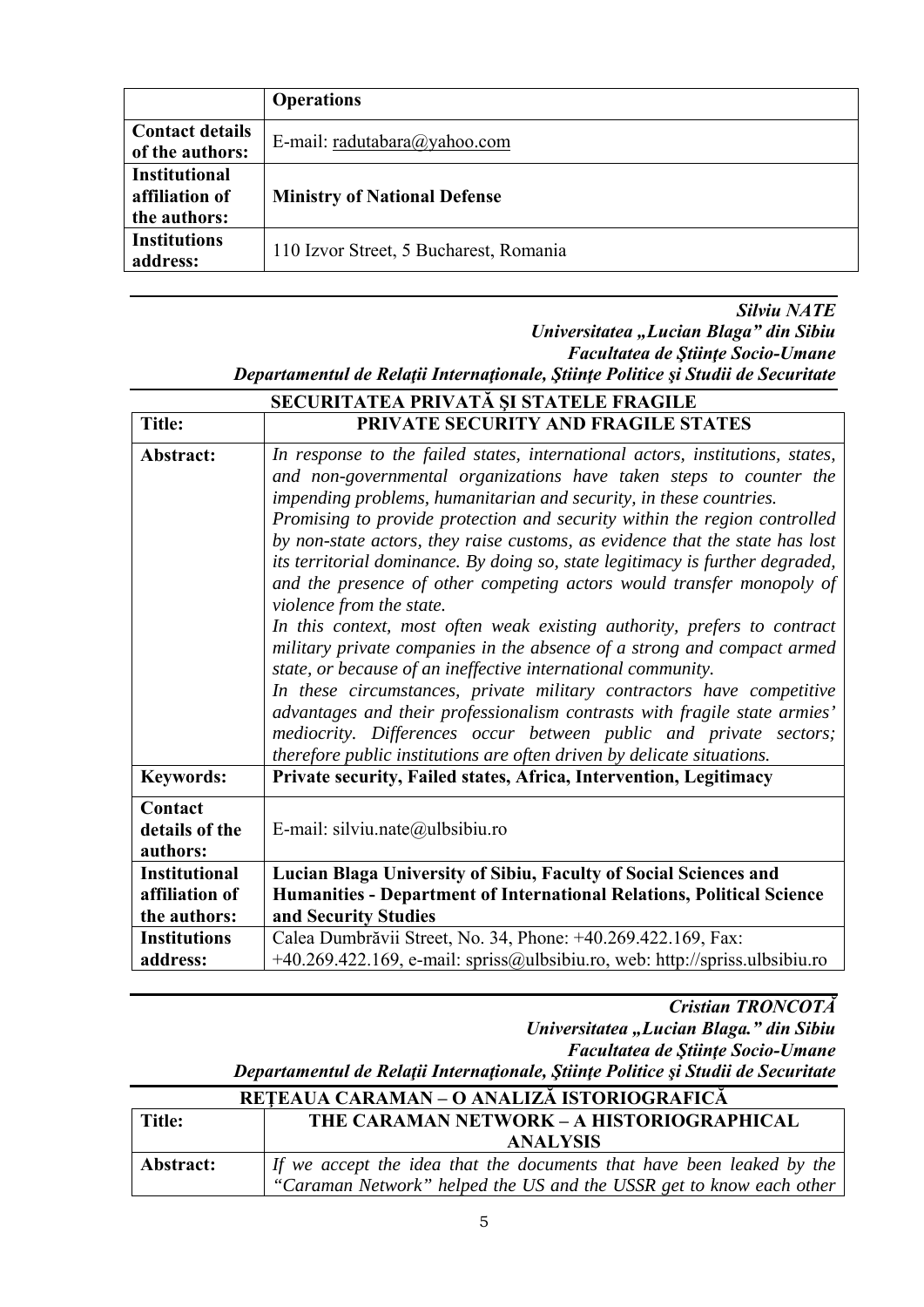|                                                        | better, as Mr Raymond Garthoff claims, this means that a new hypothesis<br>rises in this context. According to this perspective, Romanian espionage<br>has been manipulated in a very subtle manner by both the Soviets and the<br>Americans and "this would have contributed to the rising trust between<br>East and West and to the preemption of a war that could have been based<br>on an error". Based on this new hypothesis, the "Caraman Network"<br>could be valued at its true significance. In such a strategic context, this<br>proves that Romania, through its secret services, was capable to play a<br>role of bridging relations between East and West. Could this be a<br>sufficiently strong historical basis for the President of the United States<br>George W. Bush to formulate his strategic vision in the autumn of 2003<br>during his visit in Bucharest when he stated that he sees Romania as a<br>"bridge" towards the Russian Federation? So we may ask ourselves<br>whether Romania, which was on the point to be integrated in NATO, was<br>just about to be restituted the same strategic position as it had already<br>performed in the 60s? |
|--------------------------------------------------------|--------------------------------------------------------------------------------------------------------------------------------------------------------------------------------------------------------------------------------------------------------------------------------------------------------------------------------------------------------------------------------------------------------------------------------------------------------------------------------------------------------------------------------------------------------------------------------------------------------------------------------------------------------------------------------------------------------------------------------------------------------------------------------------------------------------------------------------------------------------------------------------------------------------------------------------------------------------------------------------------------------------------------------------------------------------------------------------------------------------------------------------------------------------------------------|
| <b>Keywords:</b>                                       | Mihai Caraman, DIE, DSS, DST, Chrales de Goulle, GRU, KGB,<br>NATO, Secret services, Romania, US, USSR                                                                                                                                                                                                                                                                                                                                                                                                                                                                                                                                                                                                                                                                                                                                                                                                                                                                                                                                                                                                                                                                         |
| Contact<br>details of the<br>authors:                  | E-mail: prof_troncota@yahoo.com                                                                                                                                                                                                                                                                                                                                                                                                                                                                                                                                                                                                                                                                                                                                                                                                                                                                                                                                                                                                                                                                                                                                                |
| <b>Institutional</b><br>affiliation of<br>the authors: | Lucian Blaga University of Sibiu, Faculty of Social Sciences /<br>Departament of International Relations, Political Science and Security<br><b>Studies</b>                                                                                                                                                                                                                                                                                                                                                                                                                                                                                                                                                                                                                                                                                                                                                                                                                                                                                                                                                                                                                     |
| <b>Institutions</b><br>address:                        | Calea Dumbrăvii Street, No.34, Phone: +40.269.422.169, Fax:<br>+40.269.422.169, e/mail: spriss@ulbsibiu.ro, web> http//spriss.ulbsibiu.ro                                                                                                                                                                                                                                                                                                                                                                                                                                                                                                                                                                                                                                                                                                                                                                                                                                                                                                                                                                                                                                      |

*Vasile TABĂRĂ Universitatea "Lucian Blaga" din Sibiu Facultatea de Ştiinţe Socio-Umane* 

## *Departamentul de Relaţii Internaţionale, Ştiinţe Politice şi Studii de Securitate*

#### **TERORISMUL. ATRIBUȚIILE AUTORITĂȚILOR ȘI INSTITUȚIILOR PUBLICE PENTRU PREVENIREA ȘI CONTRACARAREA TERORISMULUI**

| Title:    | <b>TERRORISM. THE ATTRIBUTIONS OF PUBLIC AUTHORITIES</b>                     |
|-----------|------------------------------------------------------------------------------|
|           | AND INSTITUTIONS IN PREVENTING AND COUNTERING                                |
|           | <b>TERRORISM</b>                                                             |
| Abstract: | Since ancient times fear and terror have been ways to achieve political      |
|           | goals. There are numerous definitions of terrorism, but none universally     |
|           | accepted because of the primacy of the political purpose and interests that  |
|           | can be found behind terrorist acts. Terrorist acts have constituent          |
|           | elements, goals and their own characteristics. The phenomenon has            |
|           | evolved; changes in terrorist operations are due to the improvement of       |
|           | technologies, equipment and informatics revolution. International            |
|           | terrorism is a complex phenomenon, ever present and the most serious         |
|           | threat to the modern world.                                                  |
|           | The globalization of terrorism led to changes in national and international  |
|           | security and defense strategies, where the prevention and countering         |
|           | terrorist actions has a prime place. In Romania, the prevention ant counter  |
|           | of terrorism is done in a unified way. The cooperation in this field is done |
|           | inside the National System of Prevention and Countering Terrorism, which     |
|           | includes many central authorities under the technical coordination of the    |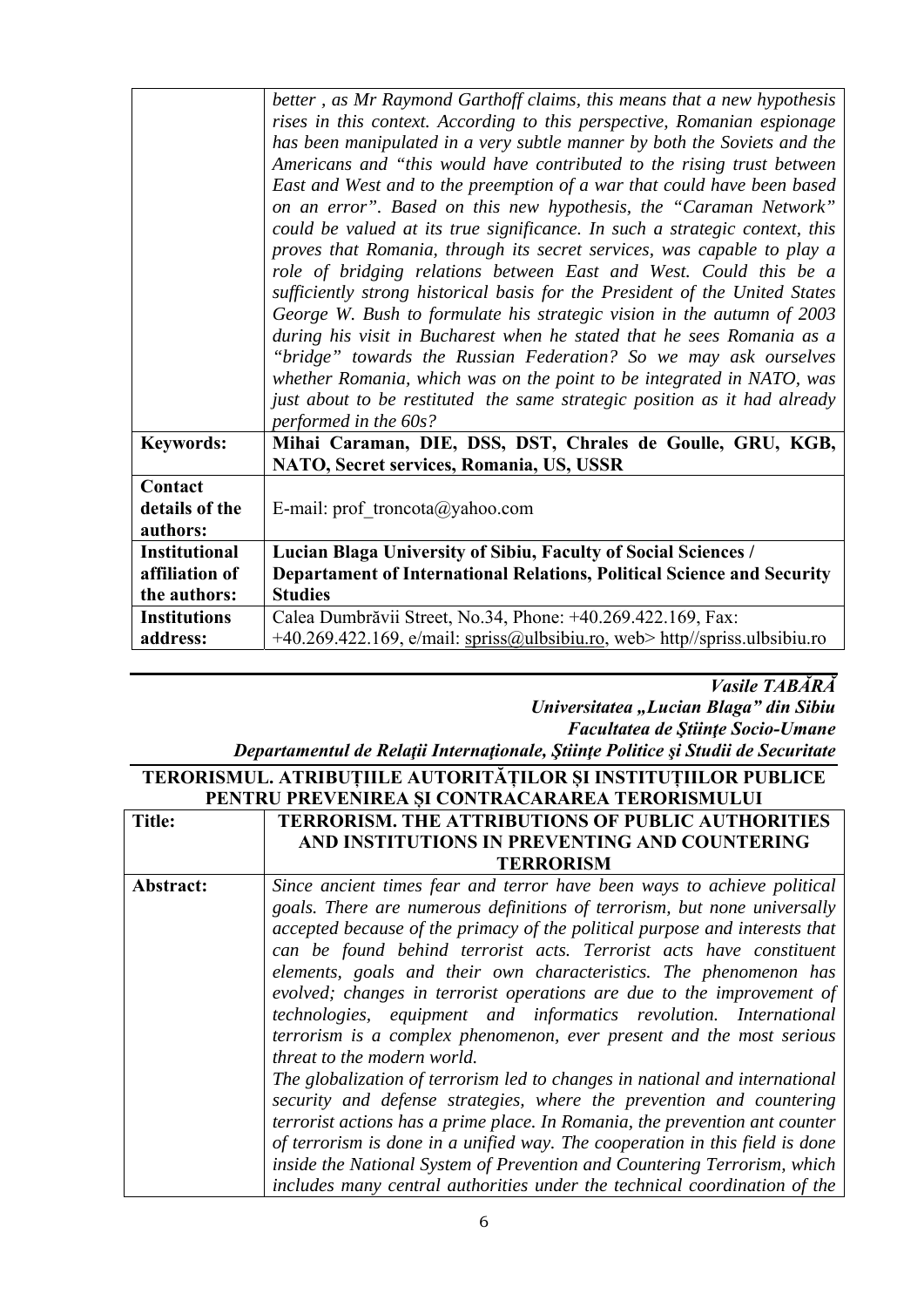|                                           | Romanian Intelligence Service, which has an antiterrorist operational<br>coordination center. Military intervention as an antiterrorist tactic may<br>look easy, but it takes place only in special and restrictive circumstances<br>because it has side effects that can cause great human and material losses.<br>Terrorism remains essentially a political problem, this is why the<br>intelligence services, diplomats and politicians must take into<br>consideration the impact of any response to a terrorist attack, the<br>consequences for political and national interests and to what extent the<br>economic, political social implications justify the magnitude of response.<br>Countries have the right and obligation to protect their citizens against<br>terrorist actions, but the measures they take must not justify the violation of |
|-------------------------------------------|------------------------------------------------------------------------------------------------------------------------------------------------------------------------------------------------------------------------------------------------------------------------------------------------------------------------------------------------------------------------------------------------------------------------------------------------------------------------------------------------------------------------------------------------------------------------------------------------------------------------------------------------------------------------------------------------------------------------------------------------------------------------------------------------------------------------------------------------------------|
|                                           | the rights and freedoms of citizens.<br>Terrorism, Prevention, Public authorities, Institutions, National                                                                                                                                                                                                                                                                                                                                                                                                                                                                                                                                                                                                                                                                                                                                                  |
| <b>Keywords:</b>                          | <b>System of Prevention and Countering Terrorism</b>                                                                                                                                                                                                                                                                                                                                                                                                                                                                                                                                                                                                                                                                                                                                                                                                       |
| <b>Contact details</b><br>of the authors: | E-mail: vasile.tabara@ulbsibiu.ro                                                                                                                                                                                                                                                                                                                                                                                                                                                                                                                                                                                                                                                                                                                                                                                                                          |
| <b>Institutional</b>                      | Lucian Blaga University of Sibiu, Faculty of Social Sciences and                                                                                                                                                                                                                                                                                                                                                                                                                                                                                                                                                                                                                                                                                                                                                                                           |
| affiliation of                            | Humanities - Department of International relations, Political Science                                                                                                                                                                                                                                                                                                                                                                                                                                                                                                                                                                                                                                                                                                                                                                                      |
| the authors:                              | and Security Studies                                                                                                                                                                                                                                                                                                                                                                                                                                                                                                                                                                                                                                                                                                                                                                                                                                       |
| <b>Institutions</b>                       | Calea Dumbrăvii Street, No. 34, Phone: +40.269.422.169, Fax:                                                                                                                                                                                                                                                                                                                                                                                                                                                                                                                                                                                                                                                                                                                                                                                               |
| address:                                  | $+40.269.422.169$ , e-mail: spriss@ulbsibiu.ro, web: http://spriss.ulbsibiu.ro                                                                                                                                                                                                                                                                                                                                                                                                                                                                                                                                                                                                                                                                                                                                                                             |

#### *Rodica PANȚA Universitatea Liberă Internaţională din Moldova Facultatea Istorie şi Relaţii Internaţionale*

#### **ASPECTE ALE SECURITĂȚII ECOLOGICE ÎN FEDERAȚIA RUSĂ**

| <b>Title:</b>          | <b>ASPECTS OF ECOLOGICAL SECURITY</b>                                      |
|------------------------|----------------------------------------------------------------------------|
|                        | IN THE RUSSIAN FEDERATION                                                  |
| Abstract:              | Ecological security is an essential component of the national security of  |
|                        | the Russian Federation.                                                    |
|                        | The article analyzes the environmental problems of the Russian Federation  |
|                        | as well as the regulatory and institutional framework for achieving        |
|                        | environmental security.                                                    |
|                        | Particular attention is given to environmental and climate doctrine of the |
|                        | <b>Russian Federation</b>                                                  |
| <b>Keywords:</b>       | Ecological security, National security,<br>Environmental<br>security,      |
|                        | <b>Environmental doctrine, Climate doctrine</b>                            |
| <b>Contact details</b> | E-mail: pisarencu@yahoo.com                                                |
| of the authors:        | blog: rpanta.ulim.md                                                       |
| <b>Institutional</b>   | Free International University of Moldova, Faculty of History and           |
| affiliation of         | <b>International Relations</b>                                             |
| the authors:           |                                                                            |
| <b>Institutions</b>    | 52 Vlaicu Parcalab street, Chisinau, MD-2012 Republic of Moldova           |
| address:               |                                                                            |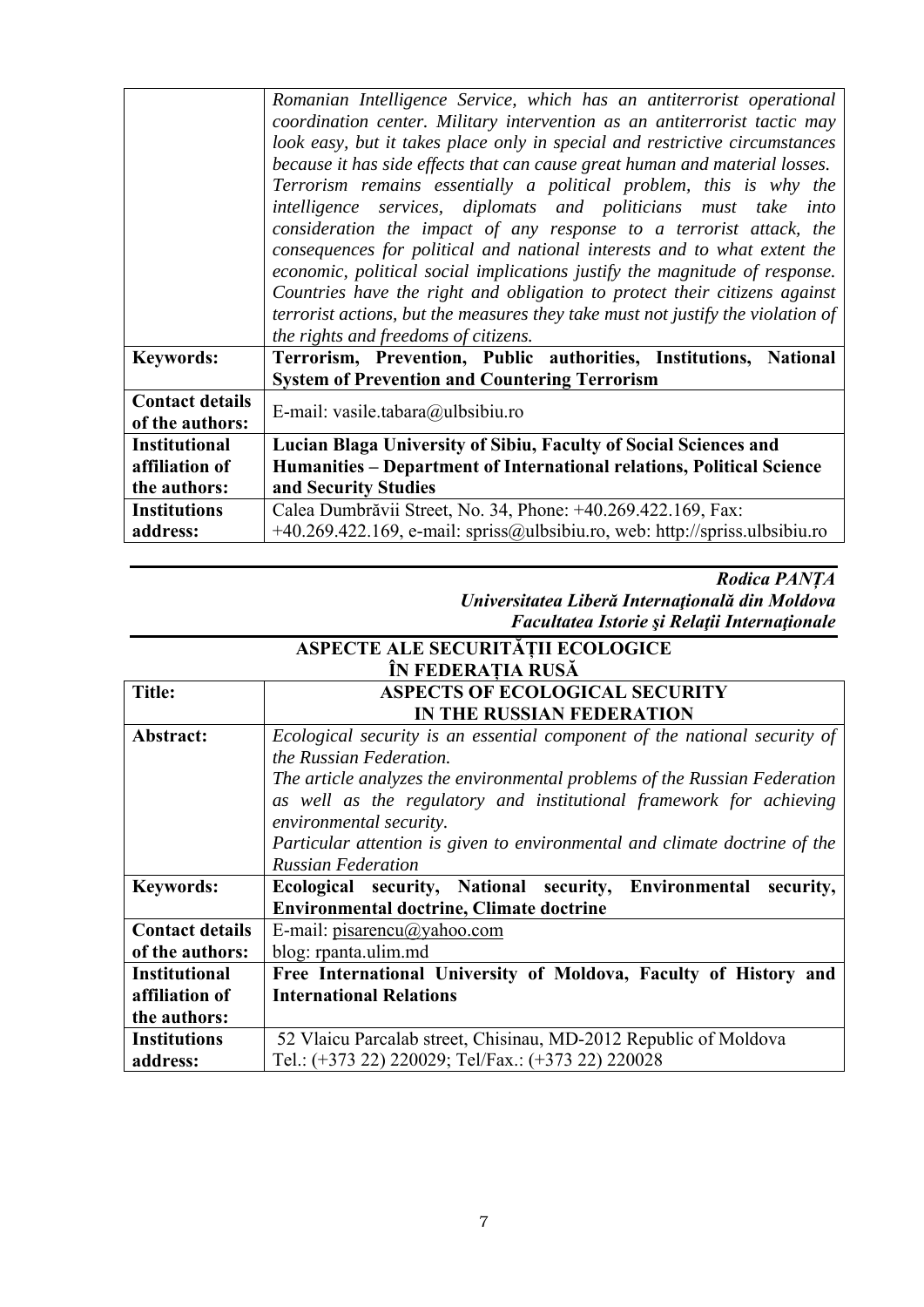#### **GLOBALIZARE ȘI IDENTITATE NAȚIONALĂ. REPREZENTĂRI SOCIALE ALE TINERILOR ROMÂNI**

| <b>Title:</b>                                          | <b>GLOBALIZATION AND NATIONAL IDENTITY.</b><br>SOCIAL REPRESENTATIONS OF ROMANIAN YOUNG PEOPLE                                                                                                                                                                                                                                   |
|--------------------------------------------------------|----------------------------------------------------------------------------------------------------------------------------------------------------------------------------------------------------------------------------------------------------------------------------------------------------------------------------------|
| Abstract:                                              | In this paper we intent to show which are the social representations the<br>young people from Romania have regarding globalization and national<br><i>identity.</i><br>We try to answer the question if globalization could be a negative process<br>for our cultural security and if the young people are still attached by the |
|                                                        | romanian cultural values.<br>As research methods, we used the in-depth interview, which offered us the<br>possibility to identify some deep aspects of the young people attitudes<br>towards the impact of globalization on national identity.                                                                                   |
| <b>Keywords:</b>                                       | Social representations, Globalization, National identity, Cultural<br>security, Young people, Values                                                                                                                                                                                                                             |
| Contact<br>details of the<br>authors:                  | E-mail: sabina.luca@ulbsibiu.ro                                                                                                                                                                                                                                                                                                  |
| <b>Institutional</b><br>affiliation of<br>the authors: | Lucian Blaga University of Sibiu, Faculty of Social Sciences and<br>Humanities - Department of International Relations, Political Science<br>and Security Studies                                                                                                                                                                |
| <b>Institutions</b><br>address:                        | Calea Dumbrăvii Street, No. 34, Phone: +40.269.422.169, Fax:<br>$+40.269.422.169$ , e-mail: spriss@ulbsibiu.ro, web: http://spriss.ulbsibiu.ro                                                                                                                                                                                   |

*Victor MORARU Secția Științe Sociale și Economice Academia de Științe a Moldovei* 

| CONFLICTUL TRANSNISTREAN ȘI IMPACTUL ACESTUIA |                                                                                 |
|-----------------------------------------------|---------------------------------------------------------------------------------|
|                                               | ASUPRA IMAGINII REPUBLICII MOLDOVA                                              |
| Title:                                        | <b>TRANSDNIESTRIAN CONFLICT AND ITS IMPACT</b>                                  |
|                                               | ON THE IMAGE OF THE REPUBLIC OF MOLDOVA                                         |
| Abstract:                                     | The article reports on the continuing conflict between Moldova and the          |
|                                               | separatist region of Transnistria. The collision over the Transdniestrian       |
|                                               | region dates back to the end of the Soviet Union and the establishment of       |
|                                               | an independent Moldovan state. However, until recently very little tangible     |
|                                               | progress has been made towards a sustainable conflict settlement. With the      |
|                                               | resumption of official talks in the $5+2$ conflict settlement process, and then |
|                                               | $-$ from the perspective of the recent events in Ukraina - the Transnistrian    |
|                                               | issue is now relatively high up on the political agenda of all the parties      |
|                                               | involved, and the need for developing creative solutions has taken on           |
|                                               | added importance. This article adds to existing publications by offering an     |
|                                               | up-to-date analysis of the situation in Republic of Moldova $\ell$ its          |
|                                               | Transdniestrian region, placing it in a wider regional context and              |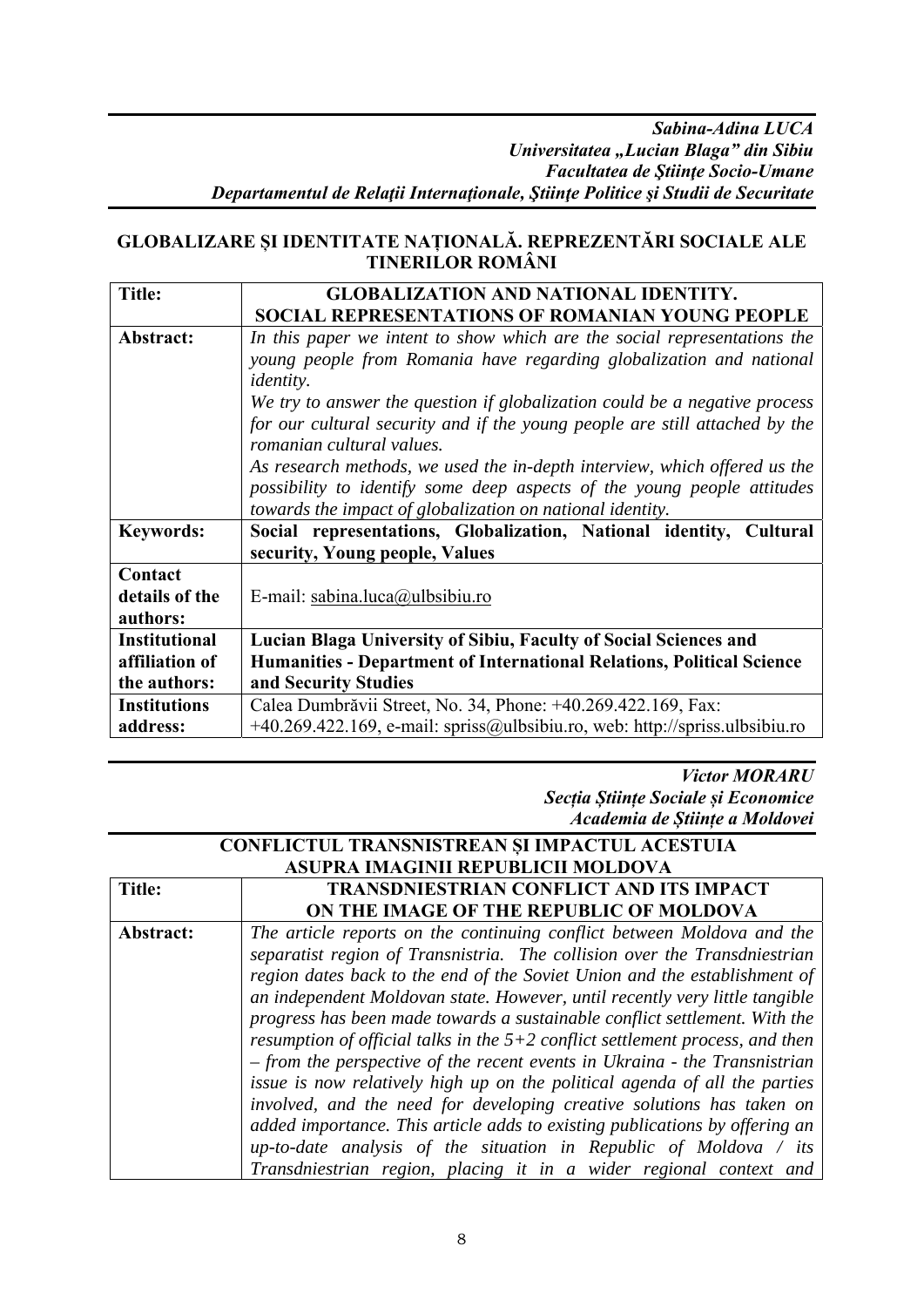|                      | examining the genesis of the conflict, its peculiarities and positions of the  |
|----------------------|--------------------------------------------------------------------------------|
|                      | key actors in the conflict settlement process. Likewise, analyzing past        |
|                      | conflict resolution attempts to resolve the conflict and its present status,   |
|                      | the article offers a schedule of the evolution and current state of the        |
|                      | Transdniestrian frozen conflict's nature. Therefore, it is important that this |
|                      | nature be analyzed again in the future in order to have an accurate picture    |
|                      | of this conflict and to see its influence on the regional political, economic, |
|                      | and especially the security environment. Also, it is important to consider     |
|                      | the consequences of the conflict on perceptions of Moldova's image abroad      |
|                      | and offers a number of suggestions how must be actions to strengthen a         |
|                      | favorable image of the country, emphasizing the need to focus on outcomes      |
|                      | that ensure a viable Moldovan state.                                           |
|                      |                                                                                |
| <b>Keywords:</b>     | Transdniestrian conflict, Separatist trends, "Frozen conflict", Conflict       |
|                      | management, Process of negociation, Symbolic influence, Image of the           |
|                      | country.                                                                       |
| Contact              |                                                                                |
| details of the       | E-mail: prof.moraru@gmail.com                                                  |
| authors:             |                                                                                |
| <b>Institutional</b> |                                                                                |
| affiliation of       | <b>Academy of Sciences of Moldova</b>                                          |
| the authors:         |                                                                                |
| <b>Institutions</b>  | Stefan cel Mare av., MD-2001, Chisinau, Republic of Moldova,                   |
|                      |                                                                                |
| address:             | http://www.ssse.asm. tel.: +373 22 27 10 85                                    |

#### *Iulia ROTĂRESCU Universitatea "Lucian Blaga" din Sibiu Facultatea de Ştiinţe Socio-Umane Departamentul de Relaţii Internaţionale, Ştiinţe Politice şi Studii de Securitate*

|           | THE RELEVANCE OF THE TRANSNISTRIAN CONFLICT TO MOLDOVA-                        |
|-----------|--------------------------------------------------------------------------------|
|           | <b>RUSSIA RELATIONS. SOME CONSIDERATIONS</b>                                   |
| Title:    | THE RELEVANCE OF THE TRANSNISTRIAN CONFLICT TO                                 |
|           | <b>MOLDOVA-RUSSIA RELATIONS. SOME CONSIDERATIONS</b>                           |
| Abstract: | The relations between The Republic of Moldova and the Russian                  |
|           | Federation are handled by the two countries in the context of the              |
|           | Transnistrian conflict evolution. The supporting of Transnistrian              |
|           | separatism by the Russian Federation, influences the foreign policy of The     |
|           | Republic of Moldova and prevents integration into the EU and NATO The          |
|           | indefiniteness of this frozen conflict and the presence of Russian troops in   |
|           | the Republic of Moldova, a sovereign state, turn East Europe into an           |
|           | unsafe area, an issue of international concern in which are involved           |
|           | organizations such as the OSCE, the EU and NATO. Moldova is the                |
|           | poorest country in Europe, being absolutely dependent on Russian gas, as       |
|           | almost all of Europe, which creates real difficulties in its domestic politics |
|           | and foreign relations. Another significant problem is that 90 $\%$ of Moldova  |
|           | exports go to Russia, so Russian Federation has many different                 |
|           | possibilities to coerce the regime in Chisinau, including the possible         |
|           | recognition of independence of Transnistria which would lead to the            |
|           | collapse of territorial units of Moldova that so far has failed, despite       |
|           | numerous attempts.                                                             |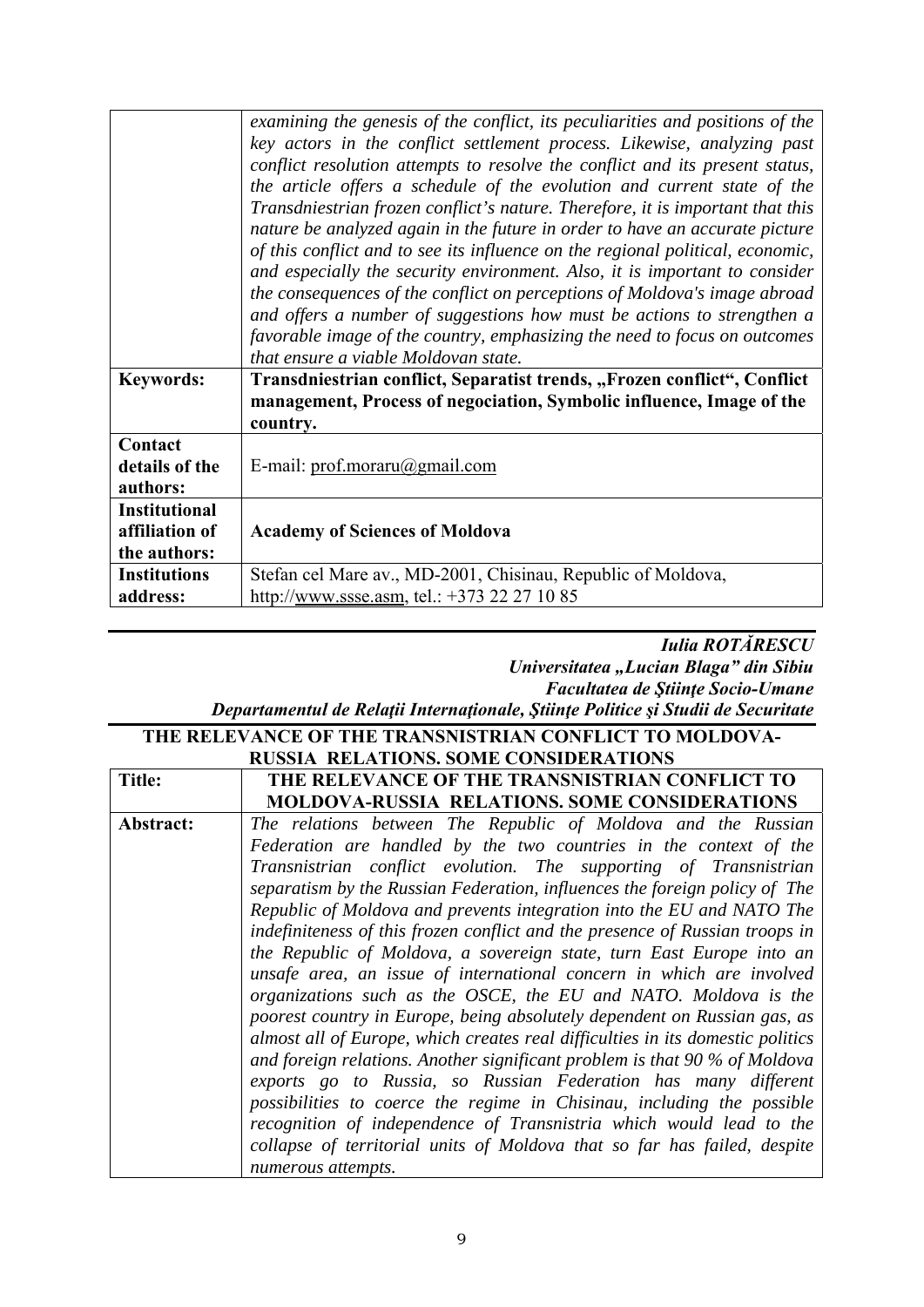| <b>Keywords:</b>     | Russian Federation, negociations, foreign affairs, Moldovan Republic,       |
|----------------------|-----------------------------------------------------------------------------|
|                      | Transnistrian conflict, influence.                                          |
| Contact              |                                                                             |
| details of the       | E-mail: iulia.rotarescu19@yahoo.ro                                          |
| authors:             |                                                                             |
| <b>Institutional</b> | Lucian Blaga University of Sibiu, Faculty of Social Sciences and            |
| affiliation of       | Humanities - Department of International Relations, Political Science       |
| the authors:         | and Security Studies                                                        |
| <b>Institutions</b>  | Calea Dumbrăvii Street, No. 34, Phone: +40.269.422.169, Fax:                |
| address:             | +40.269.422.169, e-mail: spriss@ulbsibiu.ro, web: http://spriss.ulbsibiu.ro |

### *Eugen STRĂUŢIU Lucian Blaga University of Sibiu Faculty of Social Sciences and Humanities*

*Departament of International Relations, Political Science and Security Studies*  **SECURITY POLICIES AND INSTITUTIONS IN TRANSNISTRIAN REGION** 

| <b>Title:</b>                                          | <b>SECURITY POLITICIES AND INSTITUTIONS IN</b>                                                                                                                                                                                                                                                                                                                                                                                                                                                         |
|--------------------------------------------------------|--------------------------------------------------------------------------------------------------------------------------------------------------------------------------------------------------------------------------------------------------------------------------------------------------------------------------------------------------------------------------------------------------------------------------------------------------------------------------------------------------------|
|                                                        | <b>TRANSNISTRIAN REGION</b>                                                                                                                                                                                                                                                                                                                                                                                                                                                                            |
| Abstract:                                              | After the end of military operations in 1992, Transnistria has seen a<br>systematic process of creating and strengthening formal state institutions.<br>Although not recognized under international law, the Transnistrian                                                                                                                                                                                                                                                                             |
|                                                        | Moldovan Republic (as he titled the separatist institutional architecture)<br>created "de facto" institutions representing sovereignty attributes: customs<br>control, documents for population records, own passports, own currency,                                                                                                                                                                                                                                                                  |
|                                                        | minister for Foreign Affairs, bodies of army, police and security services.<br>In this context, security is the cornerstone of asserting claims for the<br>Transnistrian state. What is the status, the logic, the meaning and the<br>performance of institutions providing security in the region? What is the<br>form and how much is contained in it? What are the values they protect and<br>require, and the risks $\ell$ threats $\ell$ vulnerabilities that they want to prevent<br>and remove? |
| <b>Keywords:</b>                                       | Security, International security, Transnistrian conflict, Transnistrian<br>region, Republic of Moldova,                                                                                                                                                                                                                                                                                                                                                                                                |
| Contact<br>details of the<br>authors:                  | E-mail: eugen.strautiu@ulbsibiu.ro                                                                                                                                                                                                                                                                                                                                                                                                                                                                     |
| <b>Institutional</b><br>affiliation of<br>the authors: | Lucian Blaga University of Sibiu, Faculty of Social Sciences and<br>Humanities - Department of International Relations, Political Science<br>and Security Studies                                                                                                                                                                                                                                                                                                                                      |
| <b>Institutions</b><br>address:                        | Calea Dumbrăvii Street, No. 34, Phone: +40.269.422.169, Fax:<br>+40.269.422.169, e-mail: spriss@ulbsibiu.ro, web: http://spriss.ulbsibiu.ro                                                                                                                                                                                                                                                                                                                                                            |

*Oleksandr CHERNYAK (1) Faculty of Economics Taras Shevchenko National University of Kyiv Yevgen CHERNYAK (2) Faculty of Economics Taras Shevchenko National University of Kyiv*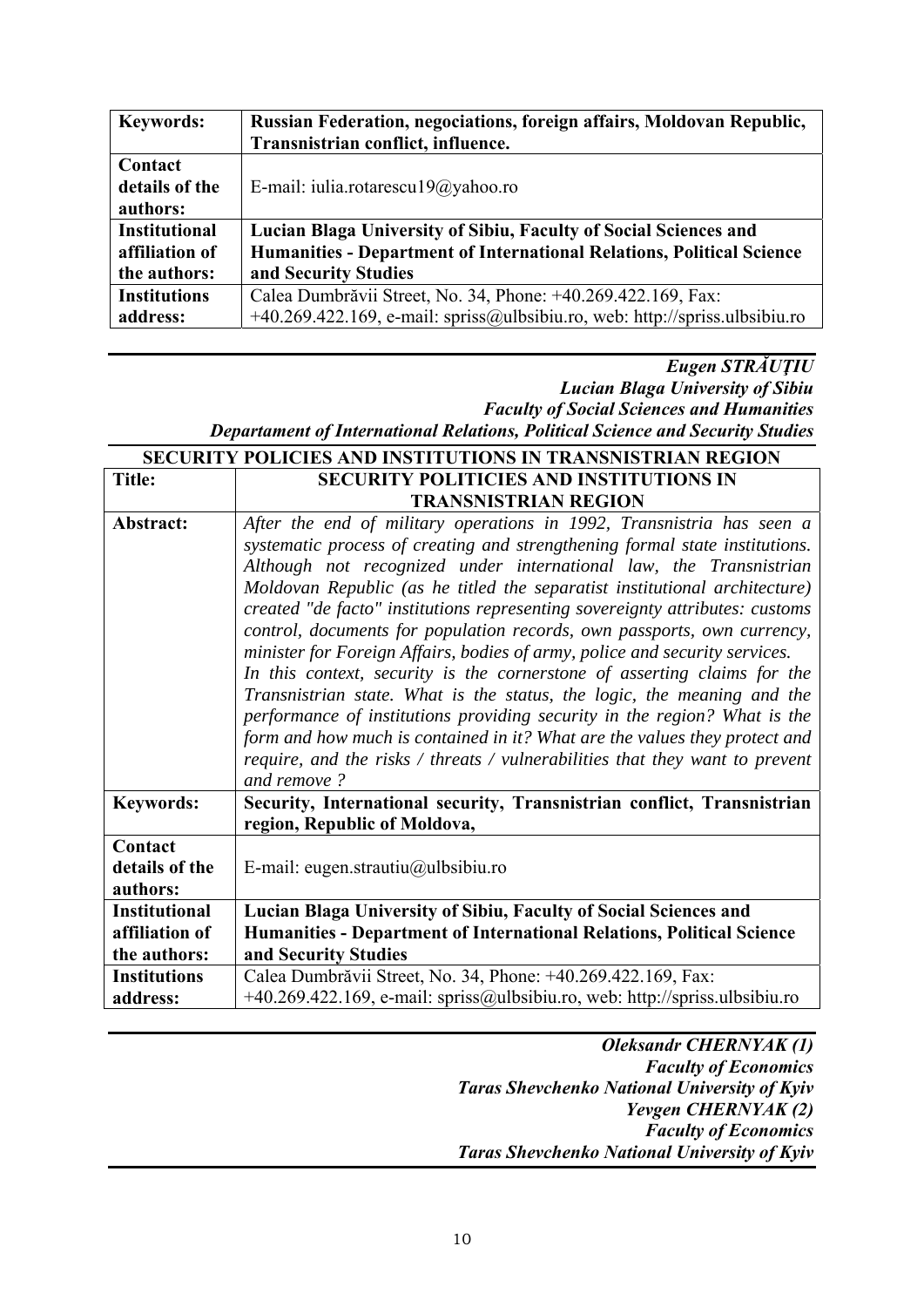#### **"THE GOLDEN MIGRANT" CONCEPT IN GOVERNMENTAL REGULATION OF THE LABOR FORCE MIGRATION**

| <b>Title:</b>                                          | "THE GOLDEN MIGRANT" CONCEPT IN GOVERNMENTAL<br><b>REGULATION OF THE LABOR FORCE MIGRATION</b>                                                                                                                                                                                                                                                                                                                                                                                                                                                                                    |
|--------------------------------------------------------|-----------------------------------------------------------------------------------------------------------------------------------------------------------------------------------------------------------------------------------------------------------------------------------------------------------------------------------------------------------------------------------------------------------------------------------------------------------------------------------------------------------------------------------------------------------------------------------|
| Abstract:                                              | The study shows main trends of modern international migration processes.<br>The global pathways of international labor force migration and also<br>migration corridors for each of these pathways are named. The influence<br>of governmental regulation of the international migration on the main<br>economic figures is analyzed. The "Golden migrant" concept for<br>migration processes management optimization is proposed. The necessity<br>of this concept's usage in a practical governmental regulation of the labor<br>force migration is theoretically substantiated. |
| <b>Keywords:</b>                                       | International labor force migration, Global Competitiveness Index,<br>"Gold migrant", unemployment                                                                                                                                                                                                                                                                                                                                                                                                                                                                                |
| Contact<br>details of the<br>authors:                  | E-mail: chernyak@univ.kiev.ua                                                                                                                                                                                                                                                                                                                                                                                                                                                                                                                                                     |
| <b>Institutional</b><br>affiliation of<br>the authors: | <b>Faculty of Economics, Taras Shevchenko National University of Kyiv</b>                                                                                                                                                                                                                                                                                                                                                                                                                                                                                                         |
| <b>Institutions</b><br>address:                        | 90a, Vasilkivska str., Kyiv, 03022, Ukraine, +38044-2597043, +38044-<br>5213578, www.econom.univ.kiev.ua                                                                                                                                                                                                                                                                                                                                                                                                                                                                          |

#### *Valeriu MOSNEAGA Institute of Social Sciences, University of St. Cyril and Methodius in Trnava, Slovak Republic*

| <b>ECONOMIC CRISIS AND THE PROBLEMS OF RETURNS OF MOLDOVAN</b> |                                                                             |
|----------------------------------------------------------------|-----------------------------------------------------------------------------|
|                                                                | <b>LABOR MIGRANTS</b>                                                       |
| <b>Title:</b>                                                  | <b>ECONOMIC CRISIS AND THE PROBLEMS OF RETURNS OF</b>                       |
|                                                                | <b>MOLDOVAN LABOR MIGRANTS</b>                                              |
| Abstract:                                                      | In this article it is analyzed the problem of Moldovan labor migrants       |
|                                                                | returning from the European Union countries. The current economic crisis    |
|                                                                | is affecting the emigration strategies of migrant workers. However, leaving |
|                                                                | the country does not mean receiving unequivocal return to their home        |
|                                                                | countries. Based on research the author reveals a few basic behaviors of    |
|                                                                | migrants. The article analyzes the underlying causes and motives of people  |
|                                                                | to return to Moldova; it reveals the behavior of transnational migrants.    |
|                                                                | The author concludes that if the main reasons stand out on material and     |
|                                                                | financial reasons, then when returning home the worker is guided            |
|                                                                | primarily on societal reasons. In the article there are deeply used the     |
|                                                                | results of qualitative social research conducted by the author through      |
|                                                                | Moldovan labor migrants in Moldova and in some European Union               |
|                                                                | countries.                                                                  |
| <b>Keywords:</b>                                               | Economic crisis, the Moldovan Labor migrants, The motives and               |
|                                                                | reasons of return, Reintegration problems.                                  |
| Contact                                                        |                                                                             |
| details of the                                                 | E-mail: mosneaga@hotmail.com                                                |
| authors:                                                       |                                                                             |
| <b>Institutional</b>                                           | Department of Political Science, Institute of Social Sciences,              |
|                                                                |                                                                             |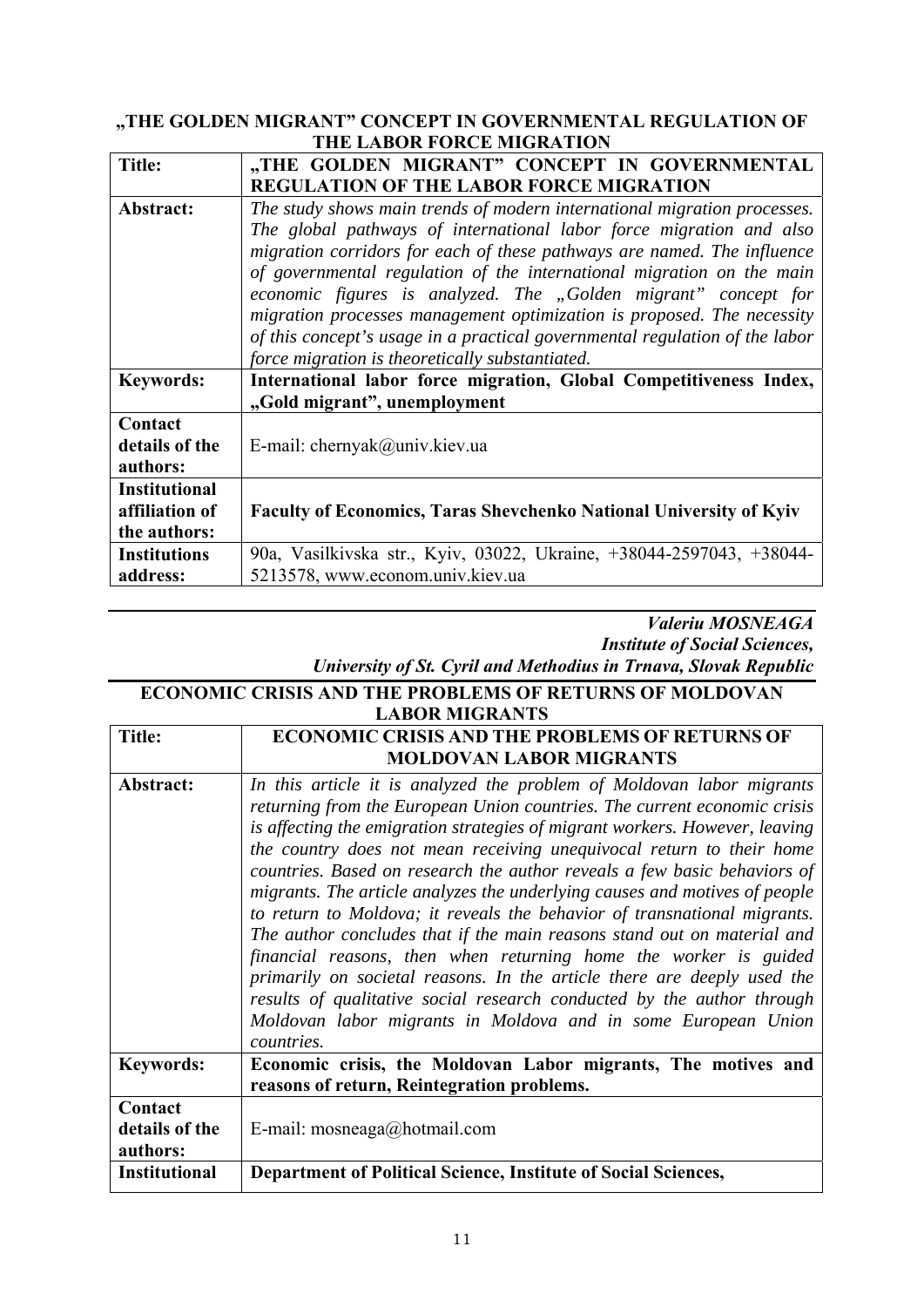| affiliation of      | University of St. Cyril and Methodius in Trnava, Slovak Republic |
|---------------------|------------------------------------------------------------------|
| the authors:        |                                                                  |
| <b>Institutions</b> | Namestie J Herdu 2, 971 01 Trnava, Slovak Republic               |
| address:            | www.ucm.sk, tel. +421 5565 541                                   |

*Graţian LUPU Facultatea de Ştiinţe Socio – Umane Universitatea "Lucian Blaga" din Sibu* 

#### **DIN ISTORIA SECURITĂȚII ECONOMICE: PROTECȚIA DREPTULUI DE AUTOR PRIN PATENTE ȘI MĂRCI. CAZUL GERMAN Title: EXCERPTS FROM HISTORY OF ECONOMIC SECURITY: PROTECTION OF COPYRIGHT BY PATENTS AND TRADEMARKS. THE GERMAN CASE Abstract:** *We consider this subject welcome and necessary in order to understand the system of patenting and trademarking as an essential part of the economic security of the producers and consumers. The system of patenting is meant to protect (completely or partially) copyrights from being copied and misused but can, also, lead to abuse, although some companies may respect the copyright, patents and trademarks, according to the domestic and international laws. The paper is about the foundation and activity of the German Patent Office and some aspects regarding the German patent registration in Romania. Short after the unification of Germany, the imperial authorities considered founding a patent office. This happened in 1877 and a prodigious work started. Until 1945 this office built up an immense data base which was confiscated by the Allies at the end of the war and provided to the public all over the world. This was an important hit on the German economy, respectively on the German industry and finance. Germans were interested in registering their patents also in Romania. This was a matter of private law and generated relations between private persons in Germany and Romania. It also created the possibility for some Romanian lawyers to collaborate with the German Patent Office. WWII ended Romanian-German relations on this field.* **Keywords: German Patent Office, German patents in Romania, German Romanian private relations Contact details of the author:**  E-mail: gratiansb@yahoo.com **Institutional affiliation of the author: "Lucian Blaga" University in Sibiu, The Department for International Relations, Political Science and Security Studies Institutions address:**  Calea Dumbrăvii Street, no. 34, 550324 Sibiu, Romania, phone: 0040/269/422169

*Mihai CROITOR (1) Facultatea de Istorie și Filosofie - Universitatea "Babeș-Bolyai" din Cluj-Napoca Sanda BORȘA (2) Facultatea de Istorie și Filosofie - Universitatea "Babeș-Bolyai" din Cluj-Napoca*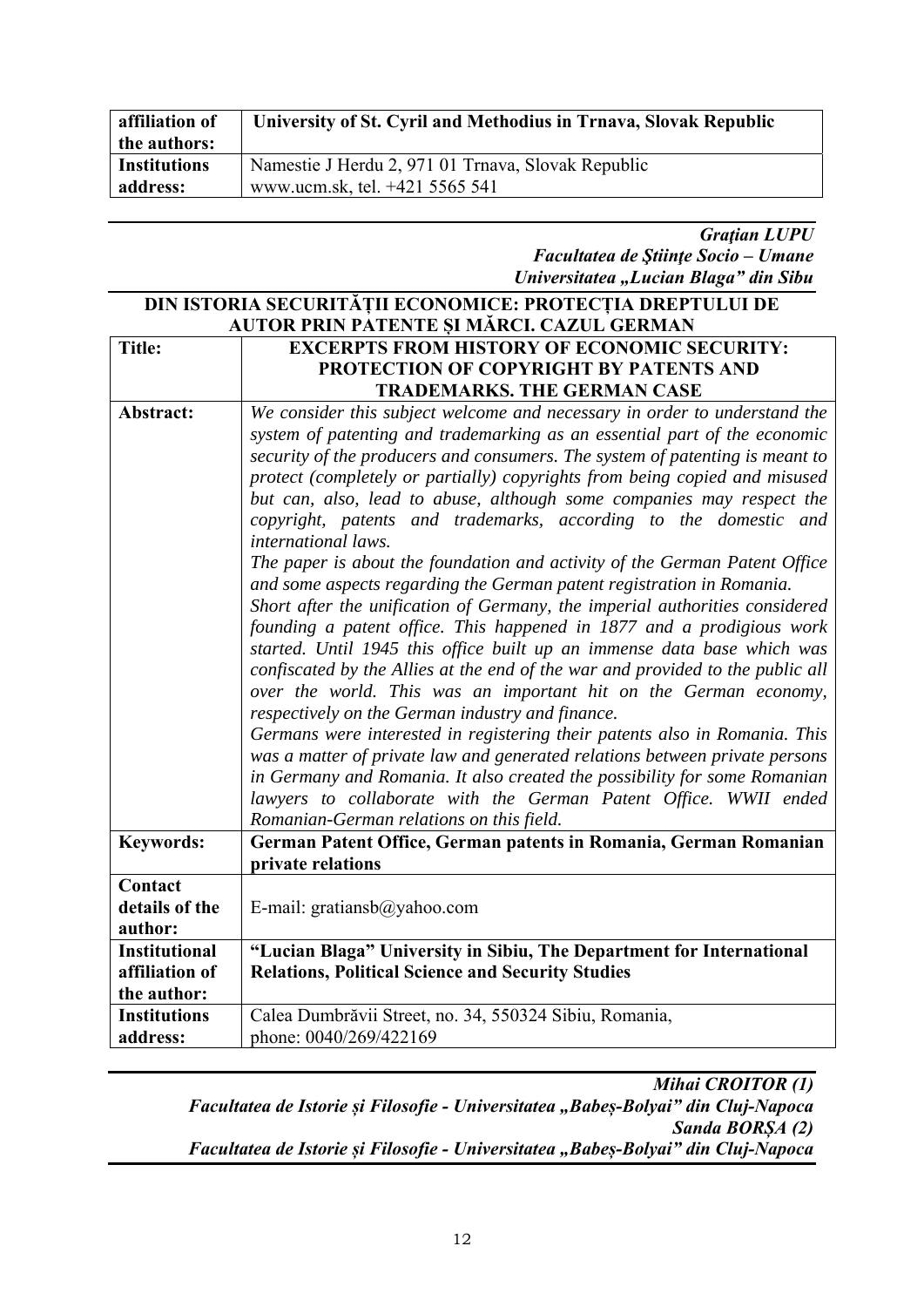#### **DE LA CONFLICT LA RECONCILIERE: RELAȚIILE POLITICO-DIPLOMATICE SOVIETO-IUGOSLAVE**

| <b>Title:</b>                                          | FROM CONFLICT TO RECONCILIATION: THE SOVIET-                                                                                                                                                                                                                                                                                                                                                                                                                                                                                                                                        |
|--------------------------------------------------------|-------------------------------------------------------------------------------------------------------------------------------------------------------------------------------------------------------------------------------------------------------------------------------------------------------------------------------------------------------------------------------------------------------------------------------------------------------------------------------------------------------------------------------------------------------------------------------------|
|                                                        | YUGOSLAV POLITICAL AND DIPLOMATIC RELATIONS                                                                                                                                                                                                                                                                                                                                                                                                                                                                                                                                         |
|                                                        | $(1954 - 1955)$                                                                                                                                                                                                                                                                                                                                                                                                                                                                                                                                                                     |
| Abstract:                                              | In early 1954, the Soviet-Yugoslav political and diplomatic relations were<br>characterized by a mutual suspicion. However, in June 1954, Nikita S.<br>Khrushchev initiated an extensive correspondence with Josip Broz Tito,<br>and, as a result, a Soviet delegation visit to Yugoslavia was organized,<br>between May 27 - June 2, 1955. Based on documents from the Central<br>National Historical Archives, this article focuses on the main events that<br>contributed to the normalization of the political and diplomatic relations<br>between Soviet Union and Yugoslavia. |
| <b>Keywords:</b>                                       | Iosip Broz Tito, Nikita S. Khrushchev, Communist Party of the Soviet<br>Union, League of Communists of Yugoslavia, Yugoslav-Soviet<br>relations                                                                                                                                                                                                                                                                                                                                                                                                                                     |
| Contact                                                |                                                                                                                                                                                                                                                                                                                                                                                                                                                                                                                                                                                     |
| details of the<br>authors:                             | E-mail: mihai $\text{criotor}(a)$ yahoo.com (1); sanda.borsa $(a)$ gmail.com (2)                                                                                                                                                                                                                                                                                                                                                                                                                                                                                                    |
| <b>Institutional</b><br>affiliation of<br>the authors: | <b>Babes-Bolyai University, Faculty of History and Philosophy</b>                                                                                                                                                                                                                                                                                                                                                                                                                                                                                                                   |
| <b>Institutions</b><br>address:                        | Kogalniceanu Treet, No.1, Cluj-Napoca                                                                                                                                                                                                                                                                                                                                                                                                                                                                                                                                               |

#### *Oana Luiza BARBU Facultatea de Securitate şi Apărare Universitatea Naţională de Apărare "Carol I"*

| REFLECTAREA INTERESELOR DE SECURITATE ALE ROMÂNIEI ÎN POZIȚIA |                                                                              |  |
|---------------------------------------------------------------|------------------------------------------------------------------------------|--|
| SA DE NEGOCIERE A ACTULUI FINAL DE LA HELSINKI                |                                                                              |  |
| <b>Title:</b>                                                 | THE INFLUENCE OF ROMANIA'S SECURITY INTERESTS HAD                            |  |
|                                                               | ON ITS POSITION AS NEGOCIATOR OF HELSINKI FINAL ACT                          |  |
| Abstract:                                                     | After getting over the crisis point of the Cold War, namely the Cuban        |  |
|                                                               | Missile Crisis, the two superpowers, The United States of America and The    |  |
|                                                               | Union of the Soviet Socialist Republics acknowledged the danger of the       |  |
|                                                               | nuclear weapons as well as the need for dialogue and cooperation.            |  |
|                                                               | Therefore, the two decided to create a common space, in which to be able     |  |
|                                                               | to talk about the security issues they didn't want and could not handle      |  |
|                                                               | through traditional means, and, at the same time, a common space             |  |
|                                                               | designed to ease the usage of the new forms of collective action. By this,   |  |
|                                                               | they started the Helsinki Accords, known also as the Conference on           |  |
|                                                               | Security and Co-operation in Europe, having as founding document the         |  |
|                                                               | Helsinki Final Act. This document triggered the emergence of the             |  |
|                                                               | dissolutions regarding its real utility, as some saw it as a hybrid document |  |
|                                                               | that did not reflect the consensus and the common values but the existing    |  |
|                                                               | tensions between the East and the West regarding the future of the           |  |
|                                                               | European security system, and others saw it as "genuine charter of the       |  |
|                                                               | relations inside Europe". In this European context a process of              |  |
|                                                               | international reassertion is in full bloom in Romania. The 70's find         |  |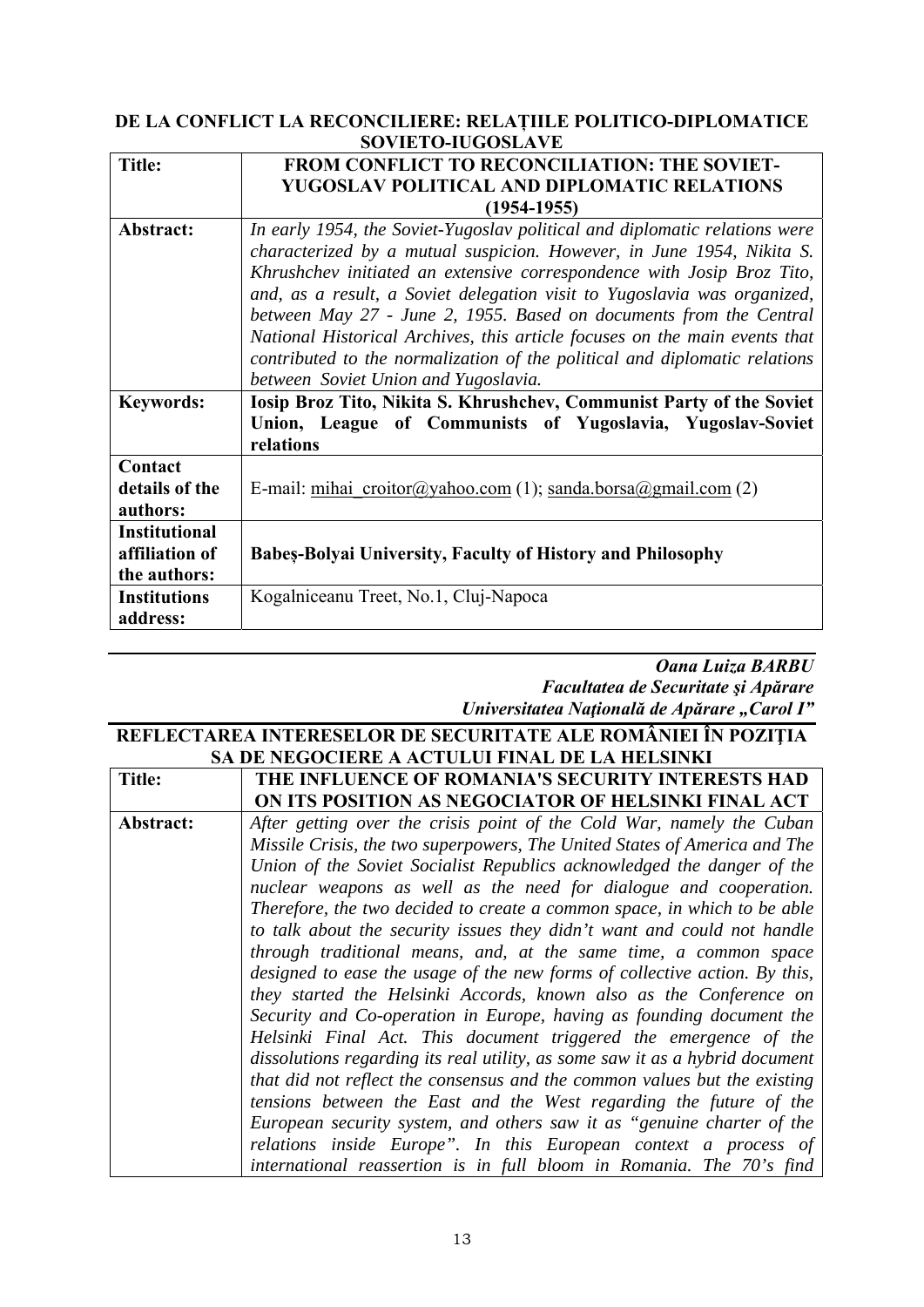|                                                        | Romania in a deadlock, as the security dilemma was unleashed, on the one<br>hand, by our country's need to protect its territory from a tentative<br>aggression coming from the Soviet Union, and on the other hand, by the<br>yearning of guiding its foreign affairs according to the Marxist-Leninist<br><i>ideology, that was not appreciated by the Occident/West. Having this</i><br>context as a starting point for my essay, my aim is to tackle the way in<br>which Romania's security dilemma influenced our country's contribution<br>to the drafting of the Helsinki Final Act, and, at the same time, to<br>emphasize the way in which the Romanian delegation think out its<br>settlement by promoting and requiring a set of principles related to its<br>national interest. |
|--------------------------------------------------------|---------------------------------------------------------------------------------------------------------------------------------------------------------------------------------------------------------------------------------------------------------------------------------------------------------------------------------------------------------------------------------------------------------------------------------------------------------------------------------------------------------------------------------------------------------------------------------------------------------------------------------------------------------------------------------------------------------------------------------------------------------------------------------------------|
| <b>Keywords:</b>                                       | Helsinki Final Act, National interest, Foreign affairs, Romania, Cold<br>War                                                                                                                                                                                                                                                                                                                                                                                                                                                                                                                                                                                                                                                                                                                |
| Contact<br>details of the<br>authors:                  | E-mail: oanaluizabarbu@yahoo.com                                                                                                                                                                                                                                                                                                                                                                                                                                                                                                                                                                                                                                                                                                                                                            |
| <b>Institutional</b><br>affiliation of<br>the authors: | <b>National Defense University "Carol I" of Bucharest</b>                                                                                                                                                                                                                                                                                                                                                                                                                                                                                                                                                                                                                                                                                                                                   |
| <b>Institutions</b><br>address:                        | Panduri Street, 68-72, 5th District, Bucharest, Phone number 004-021 319<br>48 80                                                                                                                                                                                                                                                                                                                                                                                                                                                                                                                                                                                                                                                                                                           |

#### *Andreea-Emilia DUŢĂ Facultatea de Limbi şi Literaturi Străine Universitatea din Bucureşti*

## **DEMERSURILE ROMÂNIEI PENTRU DESTINDERE ÎN CADRUL TRATATULUI DE LA VARŞOVIA**

| $(1966 - 1991)$                       |                                                                                                                                                                                                                                                                                                                                                                                                                                                                                                                                                                                                                                                                                                                                                                                                                                                                                                                                                                                                                                                                                  |  |
|---------------------------------------|----------------------------------------------------------------------------------------------------------------------------------------------------------------------------------------------------------------------------------------------------------------------------------------------------------------------------------------------------------------------------------------------------------------------------------------------------------------------------------------------------------------------------------------------------------------------------------------------------------------------------------------------------------------------------------------------------------------------------------------------------------------------------------------------------------------------------------------------------------------------------------------------------------------------------------------------------------------------------------------------------------------------------------------------------------------------------------|--|
| <b>Title:</b>                         | THE ROMANIAN STRUGGLE FOR DETENTE INSIDE OF                                                                                                                                                                                                                                                                                                                                                                                                                                                                                                                                                                                                                                                                                                                                                                                                                                                                                                                                                                                                                                      |  |
|                                       | <b>WARSAW TREATY (1966-1991)</b>                                                                                                                                                                                                                                                                                                                                                                                                                                                                                                                                                                                                                                                                                                                                                                                                                                                                                                                                                                                                                                                 |  |
| Abstract:                             | Within the Warsaw Treaty, beyond the monolith unity shaped by the<br>absolutism of the Soviet power, the relations among the participating states<br>at this military bloc were not at the discretion of the USSR. All along its<br>existence, the Romanian diplomacy blocked the attempt of transforming the<br>military bloc into a supra-national organization. The expansion of the<br>Warsaw Treaty in the Asian area, as well as the bringing forth of the<br>political-military issues outside the European area to the attention of the<br>Warsaw Treaty were stopped by Romania. The Romanian diplomacy has<br>promoted the maintaining the political decision at a national level and not<br>the idea of delegating it to the military blocs and also to an exceptional<br>attention to the procedural regulations of international negotiation<br>formats. This essay was made mainly on the documents from the Archives<br>of the Ministry of Foreign Affairs and the Central National Historical<br>Archives regarding Romania's participation in the Warsaw Treaty |  |
| <b>Keywords:</b>                      | Warsaw Treaty, NATO, Romanian diplomacy, military bloc, Hallstein<br>doctrine, Conference on Security and Cooperation in Europe                                                                                                                                                                                                                                                                                                                                                                                                                                                                                                                                                                                                                                                                                                                                                                                                                                                                                                                                                  |  |
| Contact<br>details of the<br>authors: | E-mail: deea.emilia@ymail.com                                                                                                                                                                                                                                                                                                                                                                                                                                                                                                                                                                                                                                                                                                                                                                                                                                                                                                                                                                                                                                                    |  |